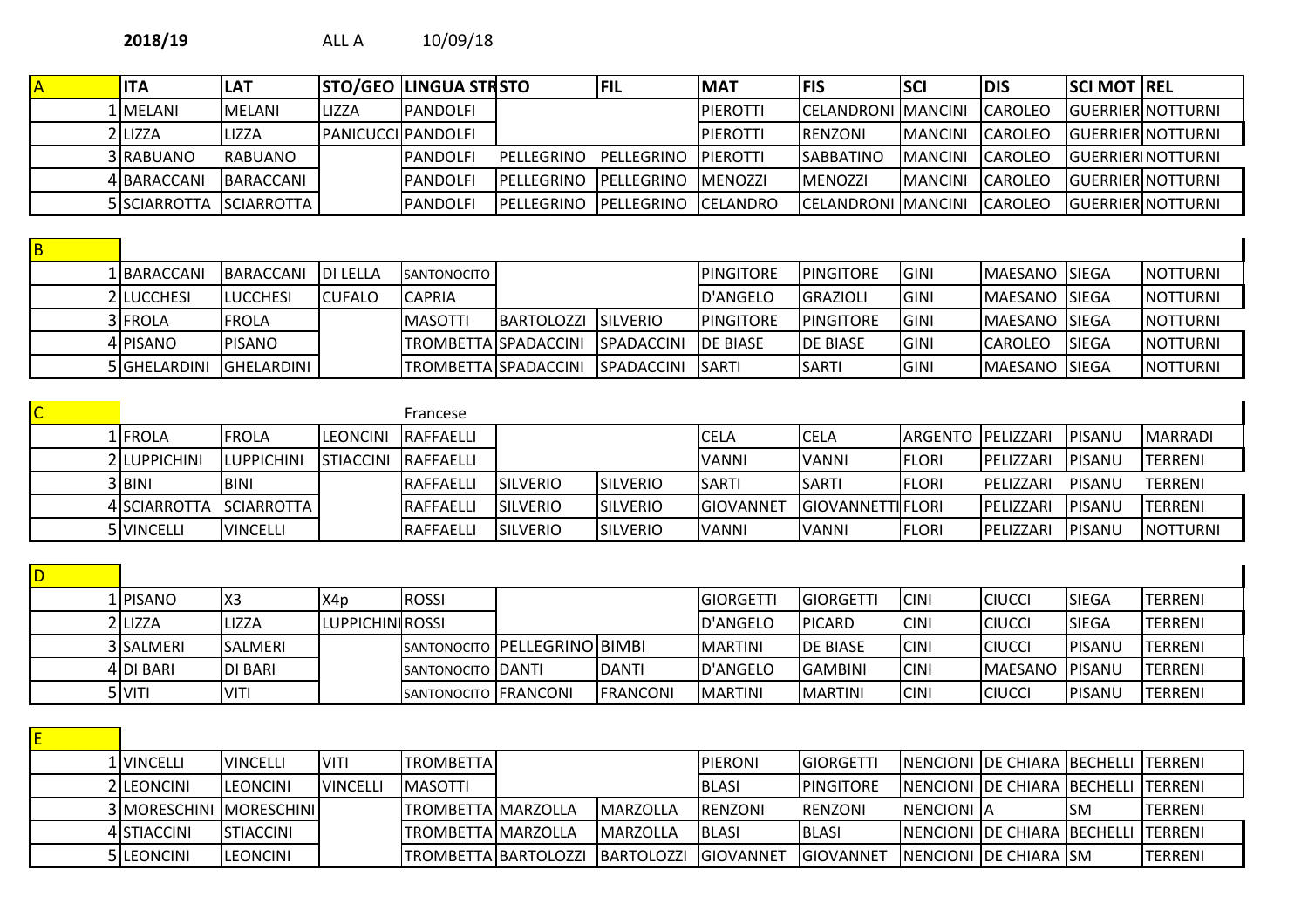|   | <b>ITA</b>                                      | LAT               | <b>STO/GEO</b>       | <b>ING</b>      | <b>STO</b>       | FIL            | <b>MAT</b>      | <b>FIS</b>       | <b>SCI</b>       | <b>DIS</b>                  | <b>SCI MOT</b> | <b>REL</b>       |
|---|-------------------------------------------------|-------------------|----------------------|-----------------|------------------|----------------|-----------------|------------------|------------------|-----------------------------|----------------|------------------|
|   |                                                 |                   |                      |                 |                  |                |                 |                  |                  |                             |                |                  |
|   | 1 LUCCHESI                                      | <b>LUCCHESI</b>   | lGHELARDINYi         |                 |                  |                | SABBATINO       | SABBATINO        | <b>BILOTTI</b>   | GIANNETTO BECHELLI          |                | <b>NOTTURNI</b>  |
|   | 2 RATTI                                         | RATTI             | <b>SALMERI</b>       | FINZI           |                  |                | <b>LARDICCI</b> | <b>LARDICCI</b>  | <b>BILOTTI</b>   | MAESANO BECHELLI NOTTURNI   |                |                  |
|   | 3 TISANO                                        | TISANO            |                      | FINZI           | <b>COPPINI</b>   | <b>COPPINI</b> | PIERONI         | <b>PICARD</b>    | <b>ALTERISIO</b> | <b>GIANNETTO BECHELLI</b>   |                | <b>NOTTURNI</b>  |
|   | 4 PANICUCCI                                     | <b>PANICUCCI</b>  |                      | FINZI           | <b>COPPINI</b>   | <b>COPPINI</b> | MIGLI           | MIGLI            | ALTERISIO        | <b>GIANNETTO BECHELLI</b>   |                | <b>NOTTURNI</b>  |
|   | 5 RABUANO                                       | <b>RABUANO</b>    |                      | FINZI           | <b>COPPINI</b>   | <b>COPPINI</b> | SABBATINO       | <b>SABBATINO</b> | <b>BILOTTI</b>   | GIANNETTOBECHELLI  NOTTURNI |                |                  |
|   |                                                 |                   |                      |                 |                  |                |                 |                  |                  |                             |                |                  |
| G |                                                 |                   |                      |                 |                  |                |                 |                  |                  |                             |                |                  |
|   | 1 RABUANO                                       | <b>GHIONZOLI</b>  | <b>GHIONZOLROSSI</b> |                 |                  |                | <b>ZULLI</b>    | <b>ZULLI</b>     | <b>BILOTTI</b>   | <b>CIUCCI</b>               | <b>CHETI</b>   | <b>FRANGIONI</b> |
|   | 2 CUFALO                                        | <b>CUFALO</b>     | <b>TISANO</b>        | <b>DELLA CR</b> |                  |                | <b>PIERONI</b>  | <b>PROFETI</b>   | <b>BILOTTI</b>   | <b>MAESANO</b>              | <b>CHETI</b>   | <b>FRANGIONI</b> |
|   | 3 GHELARDINI                                    | <b>GHELARDINI</b> |                      | <b>DELLA CR</b> | <b>DANTI</b>     | <b>DANTI</b>   | <b>ZULLI</b>    | <b>ZULLI</b>     | MARINI           | <b>CIUCCI</b>               | <b>CHETI</b>   | <b>NOTTURNI</b>  |
|   | 4 LUPPICHINI                                    | LUPPICHINI        |                      | <b>DELLA CR</b> | <b> FRANCONI</b> | FRANCONI       | D'ANGELO        | RENZONI          | <b>MARINI</b>    | <b>CIUCCI</b>               | <b>CHETI</b>   | <b>FRANGIONI</b> |
|   | 5 STIACCINI                                     | <b>STIACCINI</b>  |                      | ROSSI           | BIMBI            | BIMBI          | <b>PRODI</b>    | <b>PRODI</b>     | MARINI           | <b>DE CHIARA CHETI</b>      |                | <b>FRANGIONI</b> |
|   |                                                 |                   |                      |                 |                  |                |                 |                  |                  |                             |                |                  |
|   |                                                 |                   |                      |                 |                  |                |                 |                  |                  |                             |                |                  |
|   | 1   MARCHIGIAN    MARCHIGIAN SCIARROTT   CAPRIA |                   |                      |                 |                  |                | <b>PRODI</b>    | <b>GIORGETTI</b> | <b>BILOTTI</b>   | ΙA                          | <b>SIEGA</b>   | <b>FRANGIONI</b> |
|   | 2 PANICUCCI                                     | PANICUCCI         | <b>MERCEDI</b>       | <b>GITTO</b>    |                  |                | <b>PRODI</b>    | <b>PROFETI</b>   |                  | ALTERISIO  MAESANO  SIEGA   |                | <b>FRANGIONI</b> |

| 1 I MELANI              | <b>IMELANI</b> | <b>IGHIONZOLICAPRIA</b> |                 |                   |                    | <u> VANNI</u>            | <b>IPROFETI</b> | <b>FLORI</b>               | <b>GIANNETTOSM</b>    |                          | <b>IFRANGIONI</b> |
|-------------------------|----------------|-------------------------|-----------------|-------------------|--------------------|--------------------------|-----------------|----------------------------|-----------------------|--------------------------|-------------------|
| 2 SALMERI               | ISALMERI       | <b>MERCEDI</b>          | IMASOTTI        |                   |                    | IGAMBINI                 | <b>GAMBINI</b>  | IVOTTARI                   | <b>GIANNETTOCHETI</b> |                          | IFRANGIONI        |
| 3 CUFALO                | <b>ICUFALO</b> |                         | <b>IMASOTTI</b> | <b>BARTOLOZZ</b>  | <b>BARTOLOZZ</b>   | <b>IRENZONI</b>          | <b>IRENZONI</b> | <b>MARINI</b>              | IGIANNETTOCHETI       |                          | INOTTURNI         |
| 4 MORESCHINI MORESCHINI |                |                         | IMASOTTI        | IBIMBI            | <b>IBIMBI</b>      | IMARTINI                 | <b>MARTINI</b>  | <b>IFLORI</b>              | IGIANNETTOCHETI       |                          | IFRANGIONI        |
| 5 PISANO                | <b>PISANO</b>  |                         | <b>CAPRIA</b>   | <b>IBARTOLOZZ</b> | <b>IBARTOLOZZI</b> | <b>IDE BIASE</b>         | <b>DE BIASE</b> | MARINI                     | IGIANNETTOCHETI       |                          | IFRANGIONI        |
|                         |                |                         |                 |                   |                    |                          |                 |                            |                       |                          |                   |
|                         |                |                         |                 |                   |                    |                          |                 |                            |                       |                          |                   |
| l Tisano                | <b>TISANO</b>  | <b>IMORESCHILROSSI</b>  |                 |                   |                    | <b>BLASI</b>             | GIORGETTI       | ALTERISIO  A               |                       | <b>IGUERRIERITERRENI</b> |                   |
| 21DI BARI               | IDI BARI       | <b>BINI</b>             | <b>IGITTO</b>   |                   |                    | IGRAZIOLI                | <b>GRAZIOLI</b> | ALTERISIO IPELIZZARI       |                       | IGUERRIERITERRENI        |                   |
| 3 VEROLA                | VEROLA         |                         | <b>IGITTO</b>   | SPADACCINI        | SPADACCINI         | <b>PIERONI</b>           | <b>SARTI</b>    | <b>ALTERISIO PELIZZARI</b> |                       | ISM.                     | TERRENI           |
| 4 BINI                  | BINI           |                         | <b>FINZI</b>    | <b>MARZOLLA</b>   | MARZOLLA           | <b>GIOVANNETTI ZULLI</b> |                 | <b>ARGENTO</b>             | PELIZZARI             | IGUERRIERITERRENI        |                   |
| 5 VEROLA                | IVEROLA        |                         | <b>IGITTO</b>   | IBIMBI            | IBIMBI             | IMIGLI                   | <b>MIGLI</b>    | IGINI                      | PELIZZARI             | <b>GUERRIER TERRENI</b>  |                   |

3|VITI |VITI |GITTO |FRANCONI |FRANCONI |GAMBINI |GAMBINI |CINI |CIUCCI |SM |MARRADI 4|RATTI |KATTI |GITTO |DANTI |GRAZIOLI |GRAZIOLI |MARINI |CIUCCI |SM |MARRADI